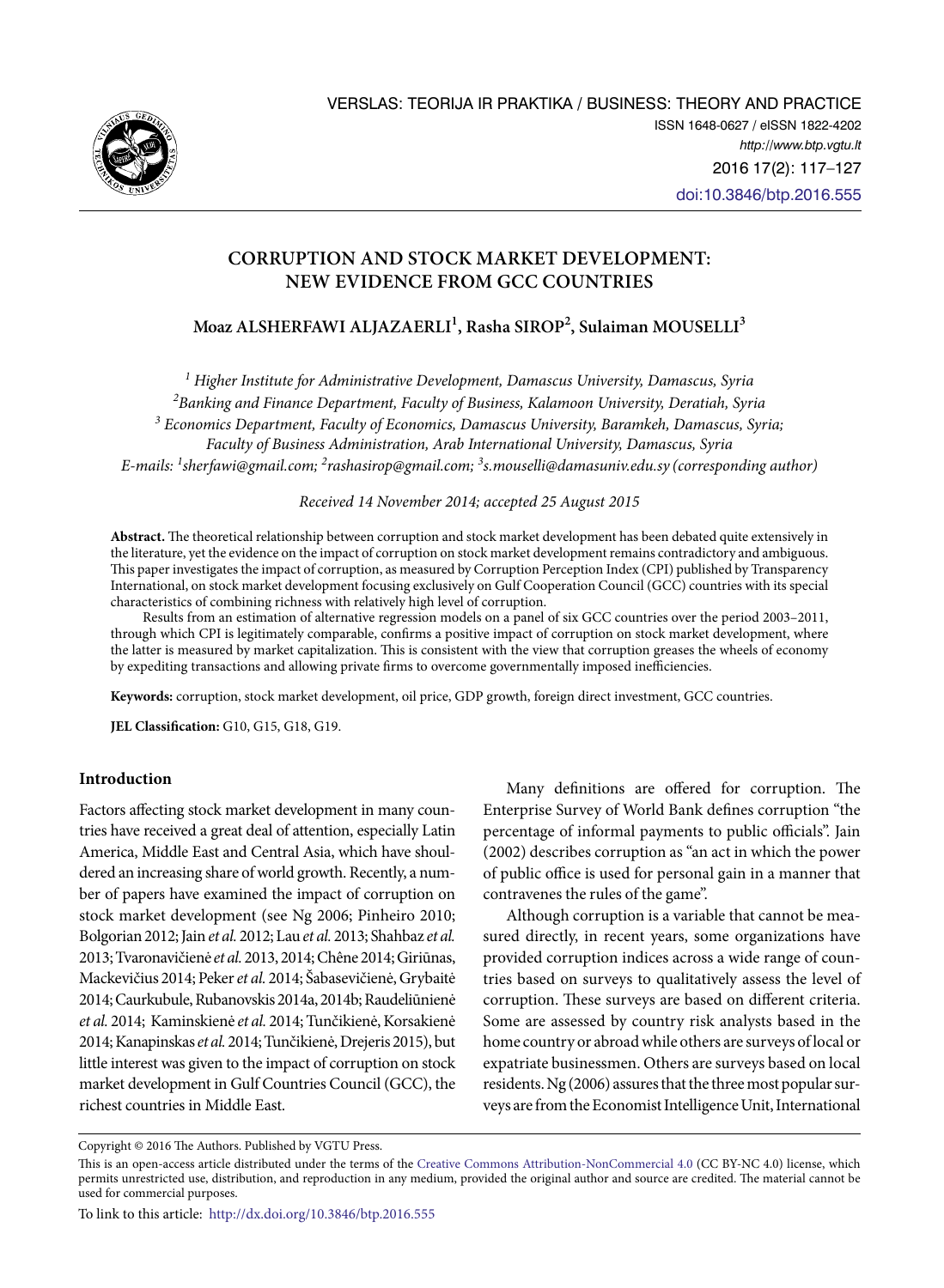Country Risk Guide, and Transparency International's Corruption Perception Index (CPI).

One of the most renowned indices is the Corruption Perception Index (CPI) published by Transparency International. This index is defined as "abuse of public power for private benefit" (see Freckleton *et al.* 2011); it is an aggregate indicator that classifies countries based on the degree to which corruption is perceived to exist among politicians and public authorities.

The aim of this paper is to examine the impact of corruption on stock market development in GCC. We explore the correlation between CPI and stock market development; employing market capitalization as a proxy for stock market development. The study covers a sample period from 2003 to 2011 of six members of GCC, using pooled regression, random and fixed.

The main contribution of this paper to the ongoing discussion in the literature lies in two points. First, it investigates the impact of corruption on stock markets development focusing exclusively on GCC countries. It is interesting to investigate this relationship in such group of homogeneous countries considering the unique characteristics of these countries combining richness with relatively high level of corruption. This is important since many studies neither distinguish between developing and developed countries in their tests nor consider the special characteristics of certain groups within each category. This is reflected in many challenging and conflicting results. Second, this paper challenges the view that perceptions-based measure of corruption is not good enough as a measure of corruption. Perception-based measures have been criticized on argumentative and empirical grounds, causing some researchers to resort to other measures or proxies that fit better into their econometric models. However, this does not seem to be the case with GCC as perceived levels of corruption perform rather well in explaining the variation in financial market development.

The paper is structured as follows. Section two provides a brief review of theoretical and empirical Studies on the impact of corruption on stock market development. Section three presents descriptive statistics and explain research methodology. Section four reports regression results and section five concludes.

#### **1. Previous research**

### **1.1. Theoretical literature**

While there is a large consensus in the literature on the negative impact of corruption on economic growth, some researchers continue to argue that corruption has a motive factor on growth; there are two competing approaches on how the corruption may affect the economic growth: corruption greases the wheel of economy and corruption sands the wheel of economy.

In theory; corruption may not necessarily be bad for stock market development, Early studies documents a positive impact of corruption on stock market development (see Leff 1964; Lui 1985). The pioneering theoretical work of Leff (1964) stated that corruption works like the engine of economic growth in the situation when strict/inefficient regulations forced by the government because corruption "Enables the privates agents to buy their way out of politically imposed inefficiencies". Ahlin and Pang (2008) claim that corruption raises the need for liquidity and thus makes financial improvements more potent.

Corruption may hold a positive impact on stock market development through its impact on FDI, acting as "grease" by expediting transactions and allowing private firms to overcome ineffective regulations and governmental institutions (see Leff 1964; Huntington 1968; Bardhan 1997; Egger, Winner 2005; Cuervo-Cazurra 2008; Aidt 2009).

Lau *et al.* (2013) argue that bribery (a proxy of corruption) helps firms to overcome the inefficiencies in the economic system and decreases uncertainty, which may lead to a positive performance. Furthermore, Chêne (2014) argues that corruption can overcome red tape and institutional weaknesses and "grease the wheels" of the economy in highly regulated countries that do not have effective government institutions and governance systems.

In contrast, a number of studies suggest there is a negative impact of corruption on stock market development. Mashal (2011) argues that corruption loots economic growth by decreasing competition in domestic market which impairs efficiency of domestic and foreign firms. Moreover, corruption makes it more difficult and costly to conduct foreign operations through obtaining licenses and permits (see Habib, Zurawick 2002; Voyer, Beamish 2004; Cuervo-Cazurra 2008).

Ng (2006) argues that managers might participate in projects that they otherwise would not just so they can accept bribes creating waste and increasing transaction costs in the economy. Moreover, corruption may negatively affect stock market development through its influence on FDI. Wei (2000), Lambsdorff (2003), and Voyer and Beamish (2004) find a negative relationship between a host country's corruption and the FDI it receives. Other academics refer to corruption as "sand in the gear" (see Jain *et al.* 2012; Lau *et al.* 2013) viewing government officials as bribe-takers who will try to set up hurdles for businesses so that they can extract more bribery.

Some studies suggest asymmetric impact of corruption on stock market development on the basis of the country's development, i.e., whether emerging or developed. De Rosa *et al.* (2010) find that corruption has a negative effect on firm productivity in Central and Eastern European countries. Hillman and Krausz (2004) show that corruption brings short term performance advantages. For example, Wang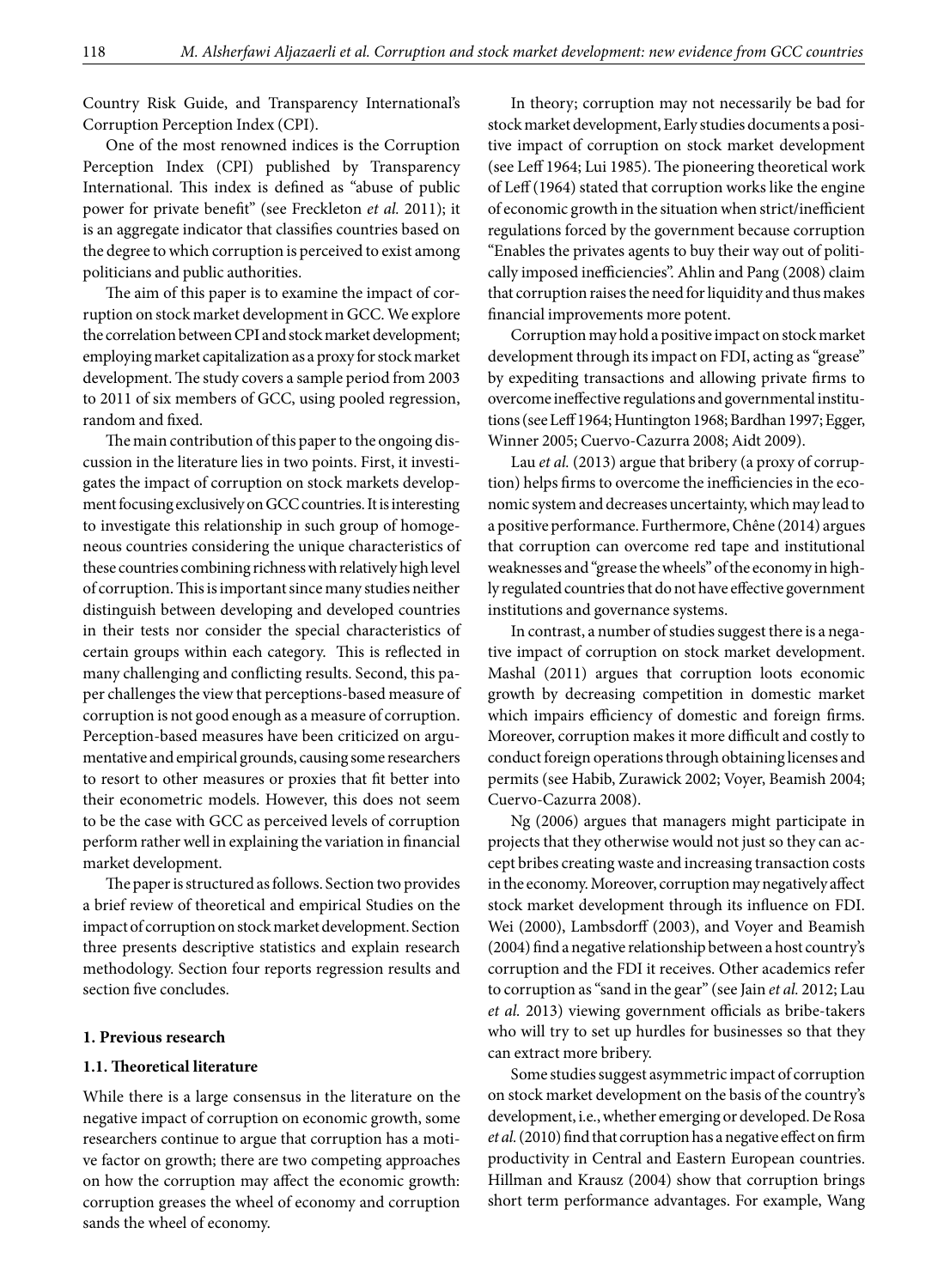and You (2012) suggest that corruption is likely to increase firm growth when financial markets are underdeveloped whereas it deters firm growth when there are more developed financial markets. On the same vein, Pinheiro (2010) suggests that, in more developed countries, corruption is inversely related to stock market returns while, in developing economies, higher levels of corruption impact positively on stock markets returns

In contrast, Olken (2007) finds that corruption can seriously hamper the distributive efforts of developing countries. That is, the growth impact of reducing corruption is higher when the financial system is less developed. Conversely, a rise in corruption is more prohibitive in a less developed financial system (see Ahlin, Pang 2008).

A contradictory view argues that in developed economies like the UK, corporate bribery is not that obvious as in the emerging markets (Lau *et al.* 2013), so a financially developed country is hurt less by a given increase in corruption, since funds can be borrowed more readily (see Ahlin, Pang 2008).

Another strand of the empirical literature suggests that corruption plunders economic development/growth by increasing the cost of business and also uncertainty in the decision making process. Since Asset prices are determined based on future discounted cash flows; therefore, they are good measures for evaluating the cost of corruption from the investors' points of view (see Ciocchini *et al.* 2003). Hence, corruption should increase the firm's borrowing cost, decrease stock valuation and stock market development (see Ng 2006).

Corruption does not only affect stock market development but also affects its volatility. Pastor and Veronesi (2012) argue that if investors consider bribery as a resource for firms, it decreases uncertainty about government policies and helps overcome the inefficiencies in the country. In that sense, bribery may lower stock market volatility especially in emerging markets.

## **1.2. Empirical studies**

Similar to the theoretical literature on corruption and stock market development, the findings from the empirical studies on the impact of corruption on stock market development are mixed and conflicting.

A good starting point for this empirical literature review is with the paper of Ayaydın and Baltaci (2013) who focus on the role of corruption and banking sector development on stock market development using a panel data of 42 emerging economies for the period 1996 to 2011. They found that corruption level is significantly and negatively associated with stock market development.

Bolgorian (2011) analyzed a data set of corruption and stock market development measures such as market capitalization and total value of share trading for 46 countries around the world for the period 2007–2009, using a quantitative approach for investigating the dependence of the Corruption Perception Index (CPI) on stock market development. He found that countries with higher relative stock market development are less corrupt, and the power-law relation between level of corruption and stock market development is significant at the 5% level.

Abdul Qadir and Yaroson (2013) highlighted the role of selected macroeconomic variables and corruption in explaining stock market development in Nigeria for the period 1998–2011. Employing the Augmented Dickey Fuller (ADF) unit root test to analyze the stationary properties of the variables adopted in the study, they found that corruption has significant impact on the development of the stock market; the turnover ratio as a share of GDP which is used to test the market liquidity, has a negative impact on the stock market; and the real interest rate, foreign direct investment and value of shares traded to be significant in determining stock market development in Nigeria.

Cherif and Gazadar (2010) examine the relationship between institutional indicators and stock market development using International Country Risk Guide (ICRG) to proxy for corruption. Using data from 14 MENA countries for the period from 1990 to 2007 and applying panel data and instrumental variable methods, they find there is a negative relationship between corruption and stock market development.

Yartey (2010) examines the impact of corruption as a part of institutional determinants of stock market development using a panel data of 42 emerging economies for the period 1990 to 2004. He finds find there is a negative relationship between corruption and stock market development. He also proves that macroeconomic factors such as income level, gross domestic investment, banking sector development, private capital flows and stock market liquidity are important determinants of stock market development in emerging market countries.

Shahbaz *et al*. (2013) examine the long run relationship between financial development, corruption and economic growth in Pakistan using ARDL bounds testing approach and applying cointegration tests and VECM granger causality method to examine the direction of causality between the variables for the period of 1987–2009. They find that a rise in corruption has a positive impact on financial development.

#### **2. Sample and data**

The study made use of data which were sourced from the Transparency international organization, World Development Indicators (WDI), and British Petroleum (BP) Statistical review of world energy 2014.

In order to test the relation between corruption and stock market development, we use the Corruption Perception Index (CPI), Market Capitalization (MC), Oil Price, Foreign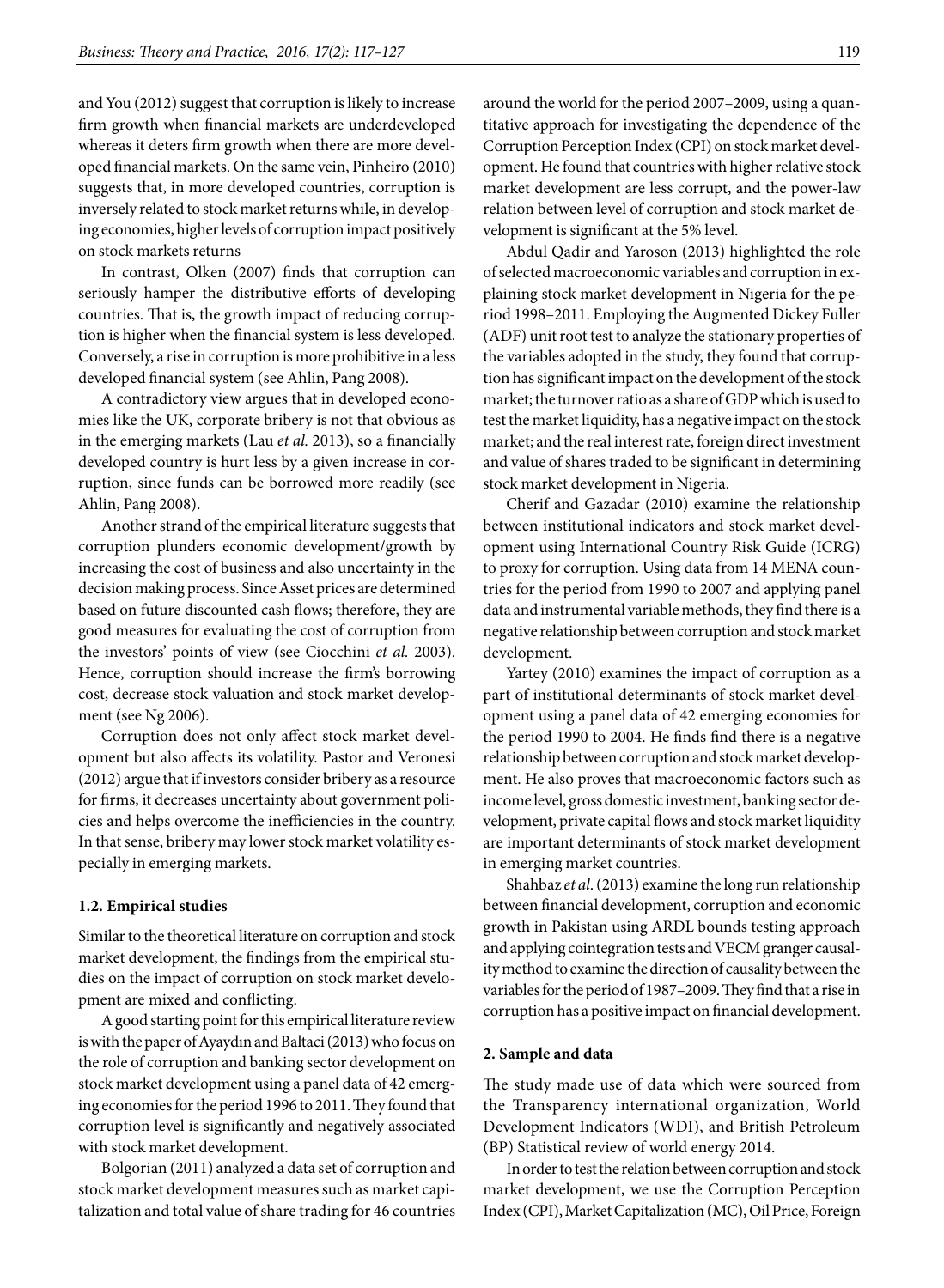Direct Investment (FDI), Domestic credit to private sector (% of GDP), and GDP growth (G) for Gulf Cooperation Council (GCC) countries (Bahrain, Kuwait, Oman, Qatar, Saudi Arabia, and the United Arab Emirates) for the period 2003–2011 with 53 observations. The study period is limited to 2011 because the methodology of calculating CPI has been updated in 2012 by Transparency International. This means that CPI scores before 2012 are not compatible with those of 2012 and beyond.<sup>1</sup>

The following are the variables specified in the study so as to achieve the primary objectives of the study.

## *Corruption (CPI):*

This paper employs the Corruption Perceptions Index (CPI), published by Transparency International, as proxy to measure the level of corruption. CPI is compiled by Transparency International and it draws on surveys from different businessmen, country experts, international institutions and the local populace to report the extent of perceived corruption amongst government officials and politicians. The index is scaled from 0 to 10 where 0 means that a country is perceived as highly corrupt and 10 means it is perceived as the least corrupt (very clean).

#### *Market capitalization (LNMC):*

This paper employs the natural logarithm of capitalization ratio to proxy stock market development. Capitalization ratio is calculated as the value of domestic equities traded on the stock exchange relative to GDP. This index is obtained from the World Development Indicators (WDI) issued by World Bank.

#### *Oil price (OILPRC):*

The variable that we use to proxy for oil prices is crude oil price compiled by British Petroleum (BP) Statistical review of world energy 2014. Given that GCC economies are oil-dependent, it is plausible that oil price volatility is an important determinant of stock market development. In real terms, the oil price drastically decreased in the period 2003–2011 (with the exception of a price peak in 2009).

#### *Foreign direct investment (FDI):*

Foreign direct investment is defined as investment made by a company or entity based in one country, into a company or entity based in another country; Open economies with skilled workforces and good growth prospects tend to attract larger amounts of foreign direct investment than closed, highly regulated economies. We use foreign direct investment as a proxy of business environment. This variable is extracted from WDI of World Bank.

### *Domestic credit to private sector (% of GDP) (DCP)*

In the last few decades, private sector has emerged as major participants in emerging stock markets. The domestic credit to private sector (DCP) indicates financial resources provided to the private sector by financial corporations. This variable is a natural candidate to proxy banking system activity and is computed as percentage of domestic credit to private sector as compared to GDP.

#### *GDP growth (G)*

This variable is obtained from the World Development Indicators (WDI) issued by World Bank to proxy economic growth. Table 1 provides a summary statistics for the above mentioned variables for the sample period.

Table 1. Descriptive statistics of the variables for the sample period 2003–2011

| Variable | Mean      | Standard<br>deviation | Minimum    | Maximum |  |  |  |
|----------|-----------|-----------------------|------------|---------|--|--|--|
| lnmc     | 4.2528    | 0.6459                | 2.9857     | 5.3217  |  |  |  |
| cpi      | 5.3173    | 1.0187                | 3.3        | 7.7     |  |  |  |
| fdi      | 3.9332    | 3.5910                | $-0.2733$  | 18.3833 |  |  |  |
| oilprc   | 66.826    | 24.5023               | 28.83      | 111.26  |  |  |  |
| dcp      | 49.1829   | 15.8601               | 28.3958    | 85.1739 |  |  |  |
| g        | $-0.0252$ | 5.5073                | $-13.3333$ | 13.5437 |  |  |  |

Table 1 clearly show a considerable level of variation in almost all variables across all countries included in the sample. Figure 1 depicts the behavior of each variable, by country, over the study period. CPI shows that although GCC countries have almost similar levels of corruption, two countries (United Arab Emirates and Qatar) enjoy lower levels of corruption compared to the remaining four countries.

Economic variables show unstable performance across time in Figure 1. The generally declining economic growth rate shows some improvements beginning from 2009. Each country seems to develop its unique story in terms of its ability to attract foreign direct investment. On the other hand, financial variables seem to follow a more homogenous pattern across countries. As far as market capitalization is concerned, the general trend is downward sloping, and the last few years of the series indicate a continuing decline towards below-average levels.

#### **3. Methodology**

The literature suggests a wide spectrum of variables to proxy those elements of development that promotes the

<sup>1</sup> For details on CPI methodology update, please refer to [http://www.trans](http://www.transparency.org/files/content/pressrelease/2012_CPIUpdatedMethodology_EMBARGO_EN.pdf)[parency.org/files/content/pressrelease/2012\\_CPIUpdatedMethodology\\_](http://www.transparency.org/files/content/pressrelease/2012_CPIUpdatedMethodology_EMBARGO_EN.pdf) [EMBARGO\\_EN.pdf](http://www.transparency.org/files/content/pressrelease/2012_CPIUpdatedMethodology_EMBARGO_EN.pdf)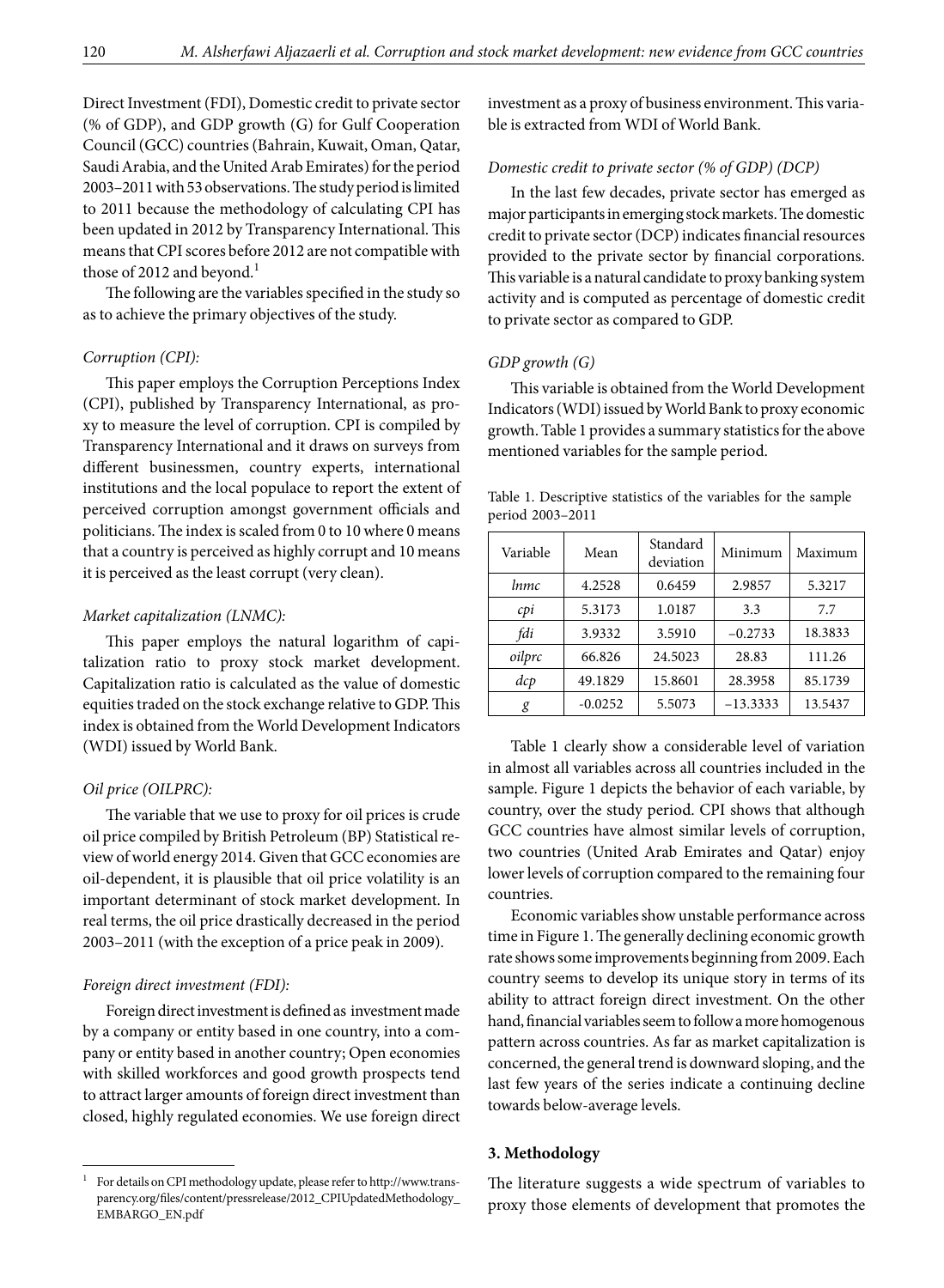

Fig. 1. Variables variation across countries 2003–2011

expansion of financial market activities. In practice, development research suffers numerous data issues, and the availability of data dictates the number of alternatives at the disposal of the researcher to a considerable extent.<sup>2</sup> On the other hand, financial market development is measured in

a number of ways. The common measures are the value of shares traded, market capitalization, and the turnover ratio value of shares traded, all being taken as a percentage of GDP.<sup>3</sup> It is not easy to isolate explanatory variables specific to each of these measures. Macroeconomic performance, for example, is expected to affect them all positively, but no distinction can be made on how this effect may differ for each. Therefore, the practice of regressing a variable that measures financial market development on a number of

<sup>2</sup> For example, a number of candidate variables used in the literature to proxy the level of macroeconomic stability, such as the level of unemployment and remittances could not by adopted in this study, as data were available either for a very limited number of years, or for a limited number of countries. Even for the most parsimonious models, it is almost impossible to compile a time-balanced dataset of a decent size.

<sup>&</sup>lt;sup>3</sup> These are available from the World Development Indicators dataset.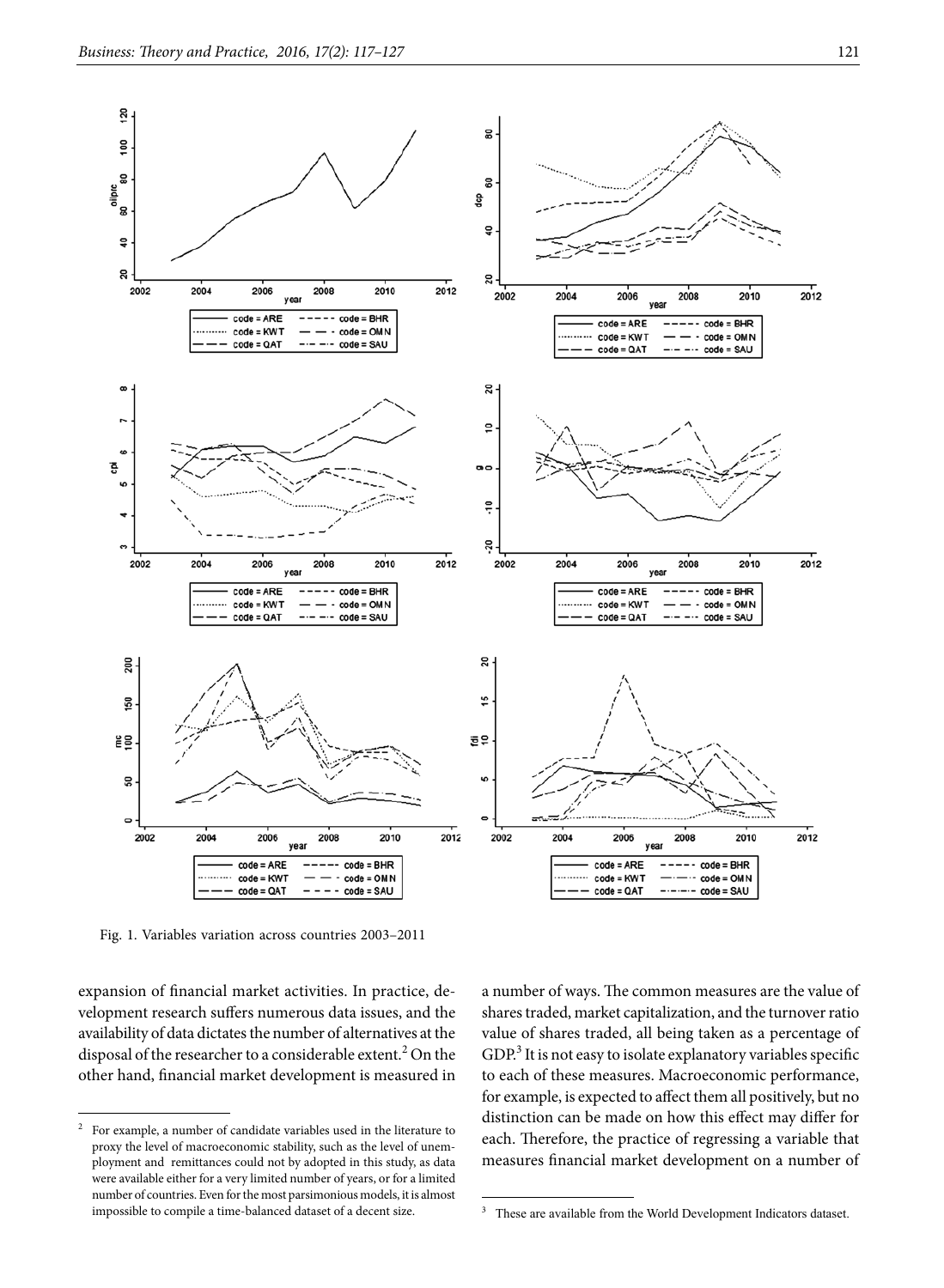suggested explanatory variables remains an empirical issue on both sides of the equation. The fact that corruption is also measured in different ways by different institutions adds another complication.

The usual starting point, the simplistic case, is to try the OLS regression, where the model can be written as:

$$
lnmc_{it} = a + \beta_1 cpi_{it} + \beta_2 oil prc_{it} + \n\beta_3 fdi_{it} + \beta_4 dcp_{it} + \beta_5 g_{it} + \varepsilon_{it}.
$$
\n(1)

This form assumes neither time effect nor *heterogeneity*  or individual effects (i.e. country-specific effects, *ui* ). The above model treats all countries in the dataset as identical individuals. That is, it assumes that there is nothing unique about any country, compared to others, that might have an effect on its financial market development. If individual country or time effects do not exist, then OLS is expected to produce efficient and consistent parameters estimates. Obviously this is not necessarily the case, as it implies that within-individual errors are uncorrelated. For example, if some unobserved factor such as business orientation of a given country, which is not directly captured by the included explanatory variables, is higher than GCC average in a given year, then it should be the case that it is higher than average in other years too. A population-averaged estimation of the same model with cluster-robust standard errors relaxes this restrictive assumption and leads to more efficient estimators.

The most widely used panel regressions are the fixedeffect and the random-effect models. While a fixed-model treat this heterogeneity though allowing each individual to have its own intercept, a random model deals with heterogeneity through allowing each group of countries to have its own specific error variance. The fixed model in our case can be written as follows:

$$
lnmc_{it} = \alpha_{t} + \beta_{1}cpi_{it} + \beta_{2}oilprc_{it} +
$$
  
\n
$$
\beta_{3}fdi_{it} + \beta_{4}dcp_{it} + \beta_{5}g_{it} + \varepsilon_{it}.
$$
\n(2)

Under this model, constant slope and constant variances are assumed across all countries included in the sample. Practically, an individual effect is a part of the constant, and it is allowed to be correlated with other variables included in the model.

The fixed-effects model (Eq. (2)) assumed that all country differences were captured by differences in the intercept parameters to be estimated using least squares estimator. Unlike the fixed effect model, a random effects model does not allow the intercept to vary across individual countries, but rather assumes a common (average) intercept for all countries and recognizes that these countries are a sample of a wider population, so that individual differences are treated as random rather than fixed. In other words, the intercept is considered to be composed of two parts, "fixed"

population average  $(\alpha)$  and random differences around the average  $(u_i)$ . The model can then be written:

$$
lnmc_{it} = \alpha + \beta_1 cpi_{it} + \beta_2 oil prc_{it} +
$$
  
\n
$$
\beta_3 fdi_{it} + \beta_4 dcp_{it} + \beta_5 g_{it} + u_i + \varepsilon_{it}.
$$
 (3)

where these random effects are assumed to have a zero mean, a constant variance and zero correlation across individuals. Hence, each individual country to express its own heterogeneous though having its own error variance, i.e. its own component of the composite error term that combines the usual regression disturbance term and the random individual effect.4

Although the dataset is way far from rich, it is still worthy to try a random-coefficient model where randomness in coefficient is applied to *cpi* only.

#### **4. Results, discussion and limitations**

Regression outputs for a number of alternative log-linear forms / specifications are summarized in Table 2. Columns (1), (2), and (3) report results for three pooled OLS regressions. While Column (1) drops *g* from the list of explanatory variables, Column (2) drops out *dcp*, with Column (3) dropping both, so that only significant coefficients are included. These two variables are significantly correlated, and, therefore, do not appear together in any of the reported models. Next, each successive block of three columns follows the same specification on a different panel model. That is, Columns (4) through (6) report panel regression results for the same three specifications on a population-averaged model (robust error). Next, Columns (7) through (9) report results from the application of fixed-effect model, Columns (10) through (12) provides a similar report from the estimation of a random-effect model, and, finally, the last three columns do the same job for a random-coefficient model, where coefficient randomness is assumed to apply only to the coefficient of our concern, the level of corruption (*cpi)*. To preserve space, results from major statistical tests and other important statistics are reported in the lower part of the same table at the columns corresponding to the model to which the test was applied. The final row indicates that the sample size is equal across all the regressions reported.

Obviously, the results from the pooled OLS regression are not very impressive, with an  $R^2$ ranging between 0.17 and 0.18. However, the F-test strongly rejects the joint hypothesis that all coefficients are not significantly different from zero. The coefficient of oil price is quite modest in magnitude and significant at the 5% level, but its sign needs some attention. Naturally, one would expect that higher oil prices result in more generous public investment spending,

 $^4\;$  The random model is also called an error component model (see Green 2012).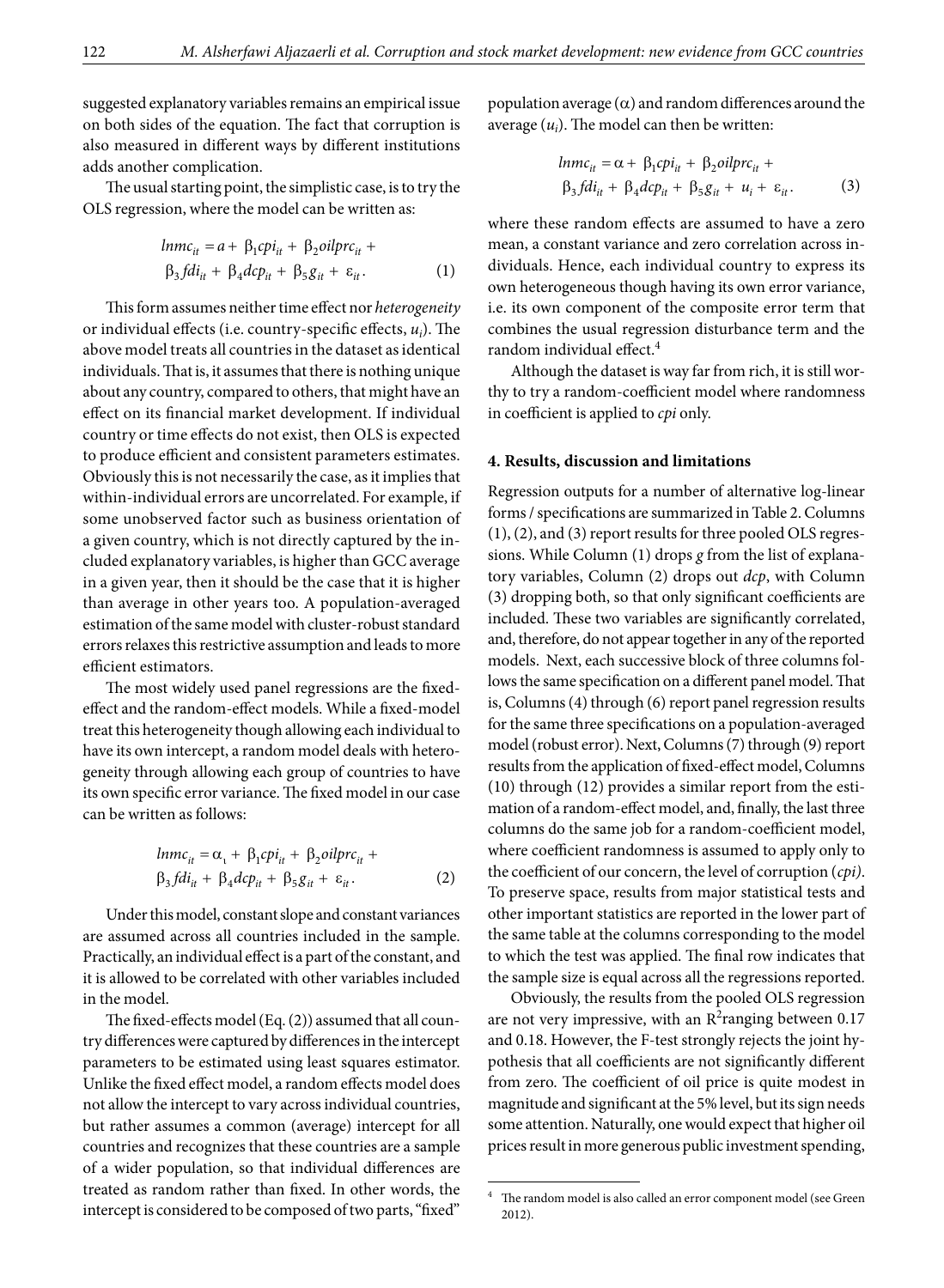as public revenues increases. Indeed, GCC public budgets are obviously tied to oil revenues, but extra revenues do not necessarily seem to translate into expansion in public investments subcontracted to firms listed on stock exchange. In fact, higher oil prices do make richer public budgets, but better economic performance in this region in general has been dependent on political stability. Oil shocks are rather harmful to investors' confidence, as it causes entrepreneurs to reconsider their plans, and confuses financial market players. Therefore, a negative relation between oil prices and financial market development is more reasonable than one would expect. However, the magnitude of this coefficient is rather small and almost insensitive to the inclusion of other control variables such as the rate of economic growth.

The coefficient of foreign direct investment, *fdi*, which reflects the development of business environment, has the expected sign. The magnitude of this coefficient decreases slightly with the dropping of control variables (*g* and *dcp*). The coefficient of our focus, corruption index, is significantly different from zero at the 1% level of significance, and its magnitude is reasonable and robust against the inclusion of other control variables.<sup>5</sup>

The above model treats all countries in the dataset as identical individuals. That is, it assumes that there is nothing unique about any country, compared to others, that might have an effect on its financial market development. If individual country or time effects do not exist, then OLS is expected to produce efficient and consistent parameters estimates. Obviously this is not necessarily the case, as it implies that within-individual errors are uncorrelated. For example, if some unobserved factor such as business orientation of a given country, which is not directly captured by the included explanatory variables, is higher than GCC average in a given year, then it should be the case that it is higher than average in other years too.

A population-averaged estimation of the same model with cluster-robust standard errors relaxes this restrictive assumption and leads more efficient estimators, as can be seen from Column (4) through (6). Here, country specific effects are assumed to be random and are averaged out. It is clear that the coefficients differ considerably from those of the pooled OLS. All the coefficients in Model (6) are significantly different from zero at the 1% level of significance. Their magnitudes as well as their efficiency are almost totally insensitive to the introduction of either *g* or *dcp*. As far as our focus variable is concerned, this indicates that, on average, an extra point on the ladder of corruption is associated with almost 0.18 point increase in logged market capitalization.

Considering the value range of these two variables, the effect of corruption on market capitalization cannot, indeed, be described as a negligible effect. However, while a cluster-robust population-averaged estimator outperforms the basic pooled one, it is known that its standard error is not fully efficient. Panel regressions are usually used in accounting for heterogeneity across groups (i.e. countries) while not violating OLS assumptions.

Columns (7) through (9) report regression output for the fixed effect model (Eq. (2)). The Wald-test strongly rejects the OLS model in favor of the fixed effect model. The magnitudes of the coefficients are considerably different from those of OLS in general, and all coefficients, except *g* and *dcp* are significantly different from zero. The magnitude of *cpi* is fairly close to its population-averaged counterpart.

Columns (10) through (12) report the estimation results for Eq. (3). The coefficients are quite close to those of the fixed-effect model. The value of the statistic rho indicates that about 89 percent of the total error variance is attributed to country heterogeneity, also indicating a good level of goodness of fit.<sup>6</sup> The test statistic of Breusch and Pagan LM test for random effects is estimated at Chibar<sup>2</sup> (01) = 121.9 which is significant at the 0.001 level of significance, indicating a strong rejection of the OLS model estimates in favor of the random-effect model. Therefore, both fixed and random effects are superior to the pooled model. A common test used in model selection between these two models is the Hausman test. The null hypothesis of this test states that the difference in coefficients between the two models is not systematic. Applying the Hausman test gives a test statistic the follows a Chi distribution with four degrees of freedom,  $Chi<sup>2</sup> = 0.10$ , which is too small to reject the null hypothesis of the test. Therefore, the test says that it is better to fit a random-effect rather than a fixed effect model. However, although statistical testing tends to favor the random-effect model, there is a concern that our coefficient of interest might change significantly across groups (of countries), so a Swamy's test can be used to test constancy of the parameters. The test statistic for this test is  $Chi^2 = 200.8$  which is significant at the .001 level of significance, indicating a strong rejection of parameters' constancy.

This result leads us to investigate the application of a random-coefficient model. Columns (13) through (15) from a random-coefficient regression, where randomness in coefficient is applied to *cpi* only.<sup>7</sup> The values of the coefficients are generally quite close to the results obtained from the previous two models. All coefficients are significant at the 0.05 level. An LR test of Random Coefficient Model

<sup>5</sup> Unfortunately, the two control variables used in this simple robustness check, *dcp* and *g*, are the only economic variables for which data is available throughout the whole series. Inclusion of other variables available from WDI dataset, such as unemployment or remittances will result in unaffordable loss in degrees of freedom.

 $\widehat{rho} = \widehat{\rho} = 1 - \left( \widehat{\sigma}_{\varepsilon} / \sqrt{T \widehat{\sigma}_{u}^{2} + \widehat{\sigma}_{\varepsilon}^{2}} \right).$ 

<sup>7</sup> The log-likelihood numerical optimization failed to compute standard errors when all variables where included as variables with random coefficients. This is not quite surprising given the humble size of our sample.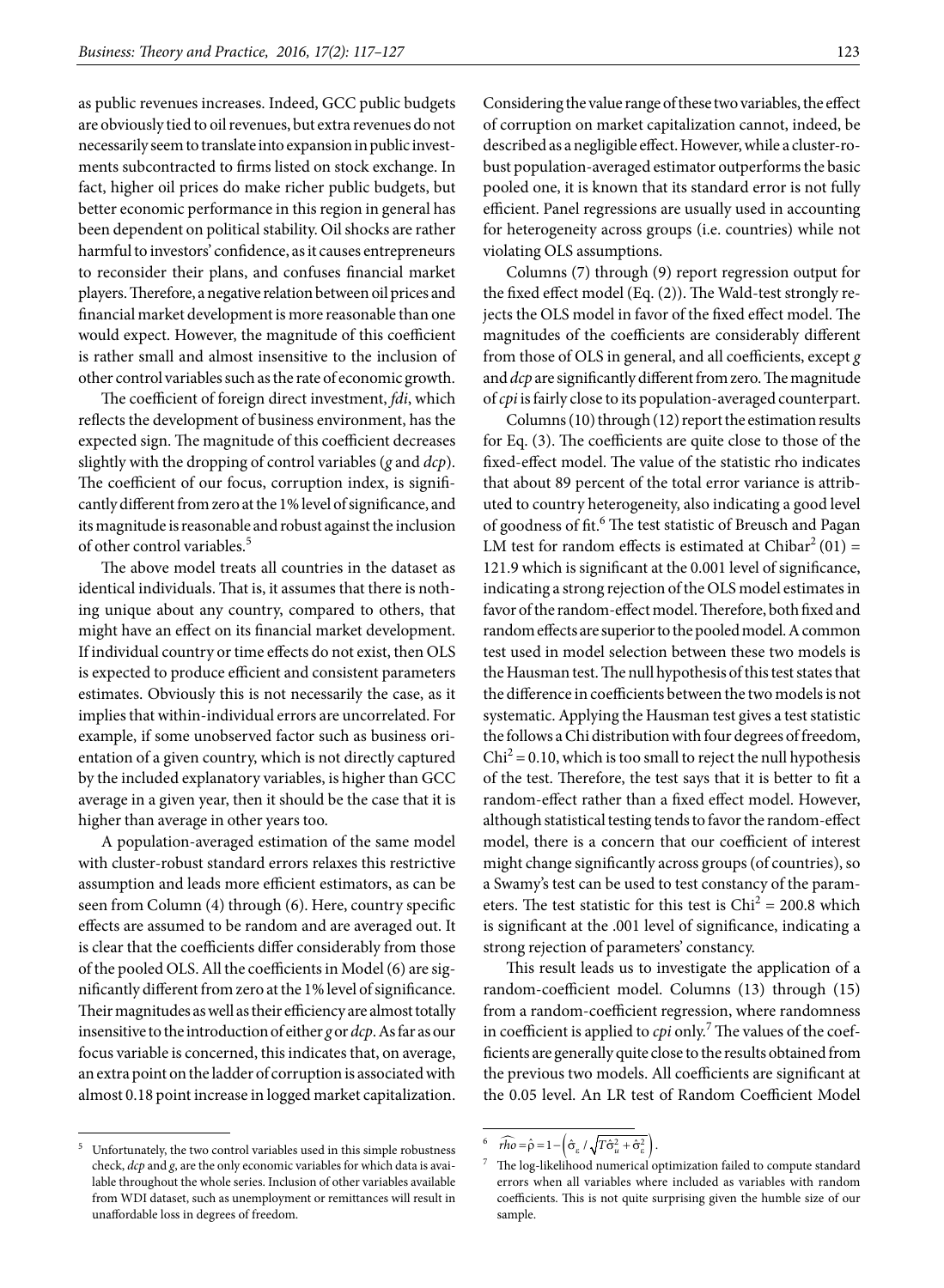|  | Random-coefficient model                  | (15)            | $5.566***$ | (0.416) | $-0.189**$  | (0.074) | $-0.007$ *** | (0.002) | $0.034***$ | (0.013) |          |         |          |         | $29.59***$  |            |              |              |           |       |                        | 55.65***                | 53     |
|--|-------------------------------------------|-----------------|------------|---------|-------------|---------|--------------|---------|------------|---------|----------|---------|----------|---------|-------------|------------|--------------|--------------|-----------|-------|------------------------|-------------------------|--------|
|  |                                           | (14)            | $5.633***$ | (0.383) | $-0.197**$  | (0.078) | $-0.007$ *** | (0.002) | $0.033**$  | (0.013) |          |         | $-0.003$ | (0.008) | 29.79***    |            |              |              |           |       |                        | 53.35***                | 53     |
|  |                                           | (13)            | 5.585***   | (0.446) | $-0.186**$  | (0.073) | $-0.006***$  | (0.002) | $0.034**$  | (0.013) | $-0.001$ | (0.004) |          |         | 29.78***    |            |              |              |           |       |                        | 54.39***                | 53     |
|  | Random-effect model<br>Fixed-effect model | (12)            | 5.479***   | (0.506) | $-0.176**$  | (0.071) | $-0.006$ **  | (0.002) | $0.035***$ | (0.013) |          |         |          |         | $29.16***$  |            | 0.010        | $200.8***$   | 0.80      | 0.884 | $121.9***$             |                         | 53     |
|  |                                           | $\widehat{\Xi}$ | $5.467***$ | (0.548) | $-0.173**$  | (0.072) | $-0.006$ **  | (0.002) | $0.035***$ | (0.013) |          |         | $-0.002$ | (0.008) | 28.97***    |            | 0.030        | $284.8***$   | 0.80      | 0.913 | $104.4***$             |                         | 53     |
|  |                                           | (10)            | $5.534***$ | (0.611) | $-0.173**$  | (0.072) | $-0.006$ **  | (0.002) | $0.034***$ | (0.014) | $-0.002$ | (0.004) |          |         | $29.31***$  |            | 0.020        | $181.5***$   | 0.80      | 0.937 | $116.3***$             |                         | 53     |
|  |                                           | $\odot$         | $5.459***$ | (0.415) | $-0.173**$  | (0.074) | $-0.006$ *** | (0.002) | $0.035**$  | (0.014) |          |         |          |         |             | $32,65***$ |              |              |           | 0.787 |                        |                         | 53     |
|  |                                           | $\circled{s}$   | $5.448***$ | (0.421) | $-0.171**$  | (0.076) | $-0.006$ *** | (0.002) | $0.035***$ | (0.014) |          |         | $-0.003$ | (0.009) |             | $30.19***$ |              |              |           | 0.786 |                        |                         | 53     |
|  |                                           | $\widehat{C}$   | $5.526***$ | (0.450) | $-0.171**$  | (0.075) | $-0.006$ **  | (0.002) | $0.034***$ | (0.014) | $-0.002$ | (0.005) |          |         |             | $31.08***$ |              |              |           | 0.788 |                        |                         | 53     |
|  | Pooled (Robust errors)                    | $\circledcirc$  | $5.495***$ | (0.431) | $-0.179***$ | (0.068) | $-0.006$ **  | (0.002) | $0.035***$ | (0.013) |          |         |          |         | $31.2***$   |            |              |              |           |       |                        |                         | 53     |
|  |                                           | $\overline{5}$  | $5.490***$ | (0.432) | $-0.178***$ | (0.068) | $-0.006$ **  | (0.002) | $0.035***$ | (0.013) |          |         | $-0.001$ | (0.008) | $31.3***$   |            |              |              |           |       |                        |                         | 53     |
|  |                                           | $\bigoplus$     | $5.536***$ | (0.457) | $-0.178**$  | (0.068) | $-0.006$ *** | (0.002) | $0.035***$ | (0.013) | $-0.001$ | (0.004) |          |         | $31.3***$   |            |              |              |           |       |                        |                         | 53     |
|  |                                           | $\widehat{c}$   | $5.765***$ | (0.488) | $-0.227***$ | (0.080) | $-0.007**$   | (0.003) | 0.037      | (0.023) |          |         |          |         |             |            |              |              | 0.17      |       |                        |                         | 53     |
|  | Pooled OLS regression                     | $\odot$         | $5.641***$ | (0.489) | $-0.209**$  | (0.080) | $-0.006*$    | (0.003) | $0.040*$   | (0.023) |          |         | 0.022    | (0.015) |             |            |              |              | 0.19      |       |                        |                         | 53     |
|  |                                           | $\widehat{\Xi}$ | $5.534***$ | (0.531) | $-0.231***$ | (0.080) | $-0.008**$   | (0.003) | $0.042*$   | (0.023) | 0.006    | (0.005) |          |         |             |            |              |              | 0.18      |       | Breusch& Pagan LM test |                         | 53     |
|  |                                           |                 | Cons.      |         | Cpi         |         | oilprc       |         | Fdi        |         | Dcp      |         | O        |         | Wald Chi-sq | $F\, test$ | Hausman test | Swamy's test | Adj. R-sq | Rho   |                        | LR test vs. Linear Reg. | $\geq$ |

Table 2. Summary of regression results (dependent variable: Logged market capitalization) Table 2. Summary of regression results (dependent variable: Logged market capitalization)

Note: standard errors in parentheses (\*  $p < 0.10$ , \*\*  $p < 0.05$ , \*\*\*  $p < 0.01$ ). *Note:* standard errors in parentheses (\*  $p < 0.10$ , \*\*  $p < 0.05$ , \*\*\*  $p < 0.01$ ).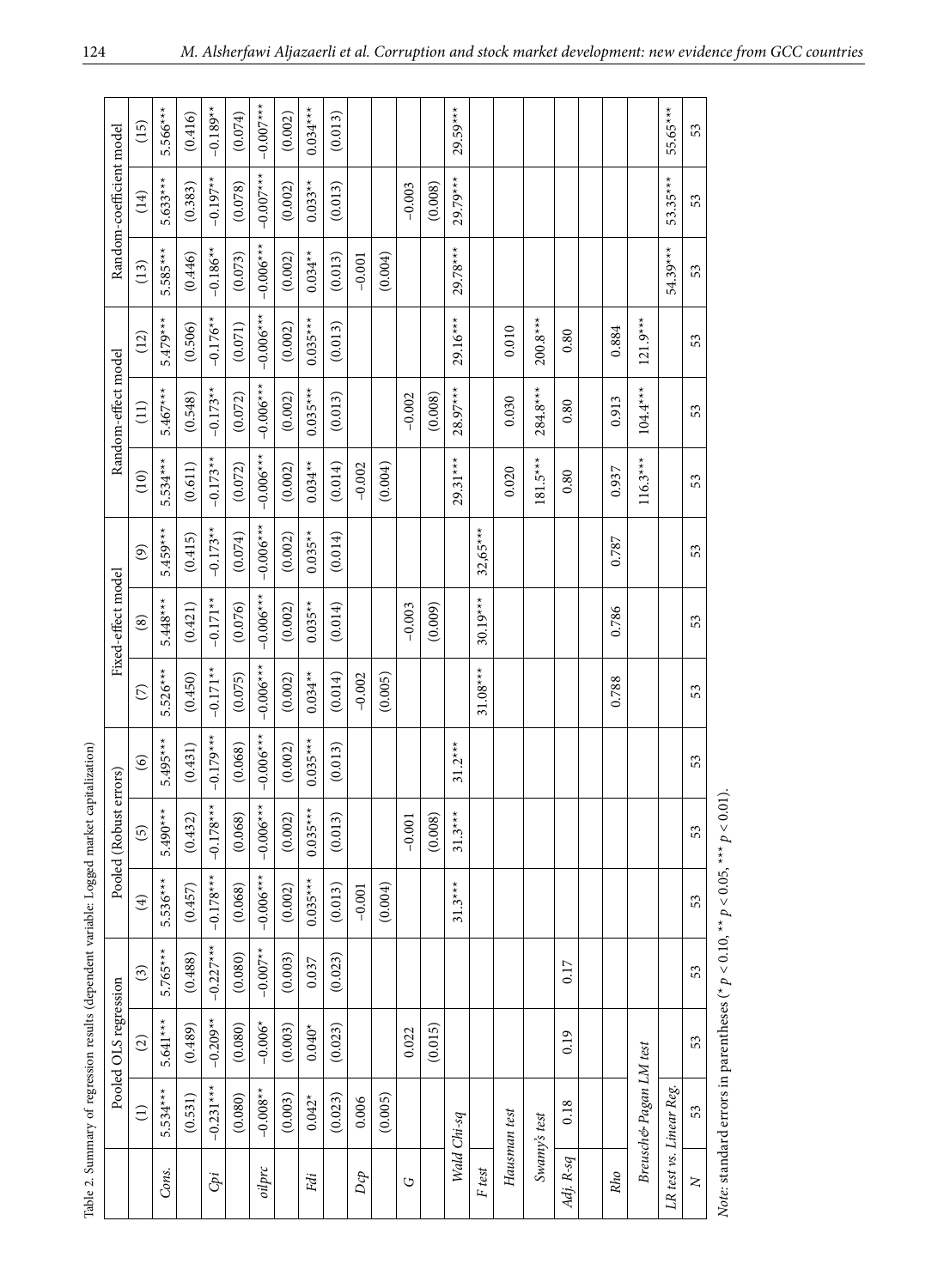against linear regression clearly rejects the liner regression in favor of the random coefficient model. The random effect parameter for *cpi* is significantly different from zero and both variance components are statistically significant. However, as far as our focus coefficient, *cpi*, is concerned, the coefficient is obviously significant and robust across all competing specification, a matter that enhances the view that corruption does grease the financial wheel in GCC countries.

#### **Conclusions**

This paper investigates the impact of corruption on stock market development focusing exclusively on GCC countries. It provides empirical evidence, from the Middle East, on the effect of corruption on financial market, where the former is measured by CPI of Transparency International and the latter by market capitalization relative to gross domestic product.

Econometric analysis of this relation shows that corruption in GCC countries is positively associated with financial market development, and therefore confirms the view of many previous studies (see Leff 1964; Huntington 1968; Bardhan 1997; Egger, Winner 2005; Cuervo-Cazurra 2008; Aidt 2009) that corruption greases the wheel of financial development.

As far as GCC countries are concerned, the frequently criticized measure of corruption based on public perceptions, CPI, can actually explain considerable variation in financial market capitalization during the study period. This result challenges the argumentative view that recommends avoiding the use of perceptions-based measure of corruption in empirical analysis.

Given the mixed empirical findings obtained from other studies applied to different economies, it does seem that the relationship between corruption and financial markets does not necessarily take a similar form across different economies at a particular time. However, it should be emphasized that despite data limitations, the relation between corruption and GCC financial market development is statistically significant and robust against changes in model forms and specifications.

Finally, it should be noted that the main element that complicates the empirical study of the relation between corruption and financial markets development is the fact that both sides of this relation are being described in the literature by different competing measures. Therefore, future research should pay more attention to the nature of differences between different types of measures, particularly those of corruption. Until a specific measure of corruption proves superior, the choice of corruption measure will remain an empirical question. Future research should also try to expand the sample to other countries in the region covering

a longer time period, a matter that requires better access to economic and financial data for countries of the region.

## **Disclosure statement**

Authors declare that they don't have any competing financial, professional, or personal interests from other parties.

## **References**

- Abdul-Qadir, A. B.; Yaroson, E. 2013. Does corruption matter in the development of the stock market in Nigeria?, *Enugu State University of Science Journal of Accountancy* 4(1): 1–20.
- Aidt, T. S. 2009. Corruption, institutions and economic development. *Oxford Review of Economic Policy* 25(2): 271–291. <http://dx.doi.org/10.1093/oxrep/grp012>
- Ahlin, C.; Pang, J. 2008. Are financial development and corruption control substitutes in promoting growth?, *Journal of Development Economics* 86: 414–433. <http://dx.doi.org/10.1016/j.jdeveco.2007.07.002>
- Ayaydın, H.; Baltaci, N. 2013. Corruption, banking sector, and stock market development: a panel data analysis, *European Journal of Research on Education* 1(2): 94–99.
- Bardhan, P. 1997. Corruption and development: a review of issue, *Journal of Economic Literature* 35(3): 1320–1346.
- Bolgorian, M. 2011. Corruption and stock market development: a quantitative approach, *Physica A* 390: 4514–4521. <http://dx.doi.org/10.1016/j.physa.2011.07.024>
- Caurkubule, Ž.; Rubanovskis, A. 2014a. Shadow economy as a obstacle to sustainable economic development, *Journal of Security and Sustainability Issues* 4(2): 175–186. [http://dx.doi.org/10.9770/jssi.2014.4.2\(6\)](http://dx.doi.org/10.9770/jssi.2014.4.2(6))
- Caurkubule, Ž.; Rubanovskis, A. 2014b. Sustainable entrepreneurship through motivation: case of Latvian companies, *Entrepreneurship and Sustainability Issues* 2(1): 43–48. [http://dx.doi.org/10.9770/jesi.2.1\(6\)](http://dx.doi.org/10.9770/jesi.2.1(6))
- Chêne, M. 2014. *The impact of corruption on growth and inequality*. Transparency International.
- Cherif, M.; Gazadar, K. 2010. Macroeconomic and institutional determinants of stock market development in MENA region: new results from a panel data analysis, *International Journal of Banking and Finance* 7(1): 138–159.
- Ciocchini, F.; Durbin, E.; Ng, N. 2003. Does corruption increase emerging market bond spreads?, *Journal of Economics and Business* 55: 502–528. [http://dx.doi.org/10.1016/S0148-6195\(03\)00052-3](http://dx.doi.org/10.1016/S0148-6195(03)00052-3)
- Cuervo-Cazurra, A. 2008. [Better the devil you don't know: type](http://papers.ssrn.com/sol3/papers.cfm?abstract_id=1059221) [of corruption and FDI in transition economies](http://papers.ssrn.com/sol3/papers.cfm?abstract_id=1059221), *Journal of International Management* 14(1): 12–27. <http://dx.doi.org/10.1016/j.intman.2007.02.003>
- De Rosa, D.; Gooroochurn, N.; Gorg, H. 2010. *Corruption and productivity: firm-level evidence from the BEEPS survey.* World Bank Policy Research Working Paper Series, 5348.
- Egger, P.; Winner, H. 2005. Evidence on corruption as an incentive for foreign direct investment, *European Journal of Political Economy* 21: 932–952. <http://dx.doi.org/10.1016/j.ejpoleco.2005.01.002>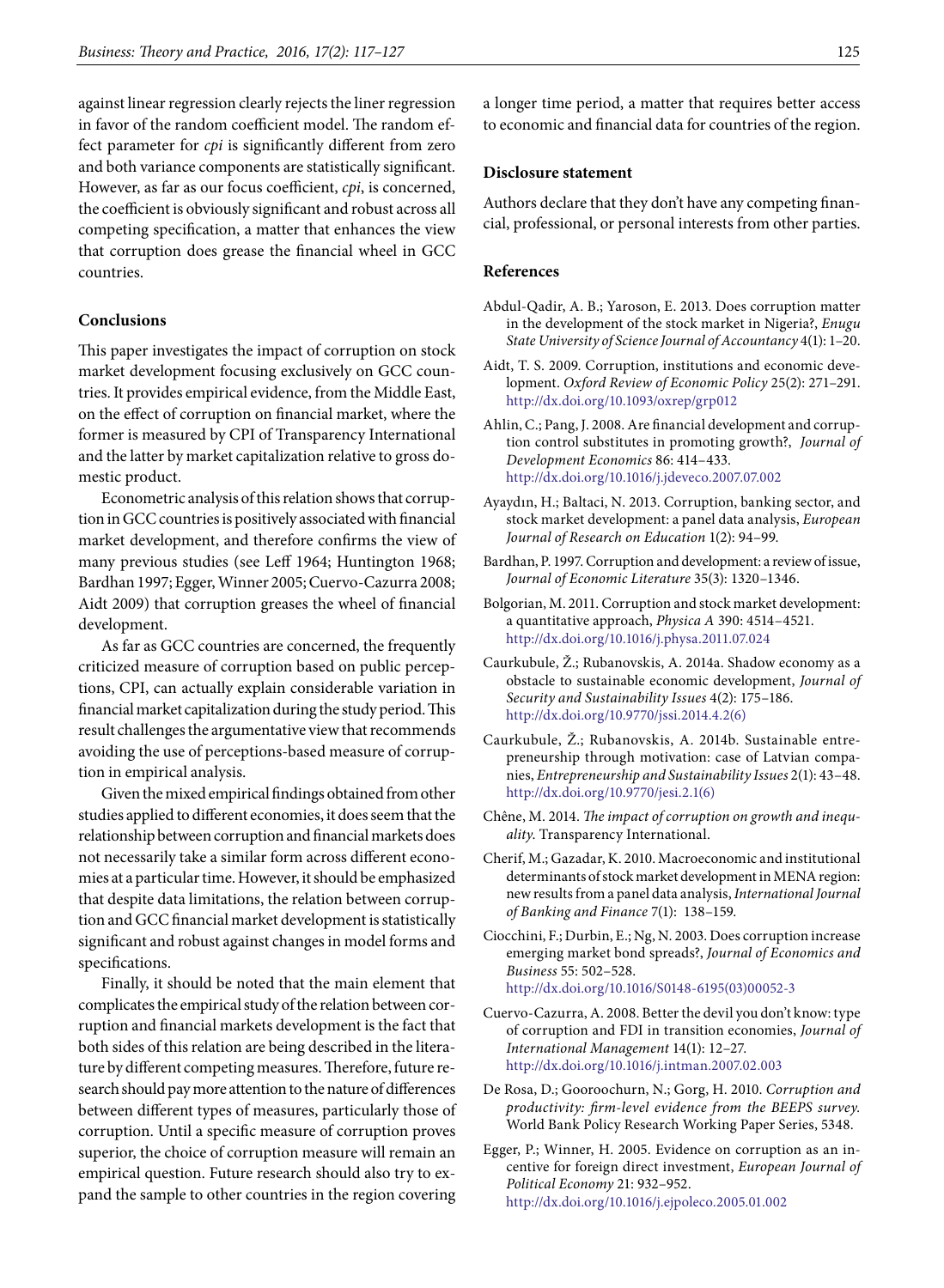Freckleton, M.; Wright, A.; Craigwell, R. 2011. Economic growth, foreign direct investment and corruption in developed and developing countries, *Journal of Economic Studies* 39(6): 639–652.<http://dx.doi.org/10.1108/01443581211274593>

Giriūnas, L.; Mackevičius, J. 2014. Evaluation of frauds in public sector, *Entrepreneurship and Sustainability Issues* 1(3): 143–150. [http://dx.doi.org/10.9770/jesi.2014.1.3\(3\)](http://dx.doi.org/10.9770/jesi.2014.1.3(3))

Green, W. 2012. *Econometric analysis*. 7<sup>th</sup> ed. Prentice Hall.

Habib, M.; Zurawick, L. 2002. Corruption and foreign direct investment, *Journal of International Business Studies* 33: 291–308.<http://dx.doi.org/10.1057/palgrave.jibs.8491017>

Hillman, A. L.; Krausz, M. 2004. Development failure, corruption, and the financial system, in *European Public Choice Society Conference*, April 15–18, Berlin, Germany.

Huntington, S. 1968. *Political order in changing societies*. New Haven: Yale University Press.

Jain, A. 2002. Corruption: a review, *Journal of Economic Survey* 15(1): 71–121.<http://dx.doi.org/10.1111/1467-6419.00133>

Jain, P. K.; Kuvvet, E.; Pangano, M. S. 2012. *Corruption's impact on liquidity, investment flows, and cost of capital* [online], [cited 18 November 2015]. Available from Internet: [http://](http://www.lehigh.edu/~jms408/pagano_2012.pdf) [www.lehigh.edu/~jms408/pagano\\_2012.pdf](http://www.lehigh.edu/~jms408/pagano_2012.pdf)

Kaminskienė, N.; Žalėnienė, I.; Tvaronavičienė, A. 2014. Bringing sustainability into dispute resolution processes, *Journal of Security and Sustainability Issues* 4(1): 69–77. [http://dx.doi.org/10.9770/jssi.2014.4.1\(6\)](http://dx.doi.org/10.9770/jssi.2014.4.1(6))

Kanapinskas, V.; Plytnikas, Ž.; Tvaronavičienė, A. 2014. In-house procurement exception: threat for sustainable procedure of public procurement?, *Journal of Security and Sustainability Issues* 4(2): 147–158.

[http://dx.doi.org/10.9770/jssi.2014.4.2\(4\)](http://dx.doi.org/10.9770/jssi.2014.4.2(4))

Lambsdorff, J. G. 2003. How corruption affects persistent capital flows, *Economics of Governance* 4(3): 229–244. <http://dx.doi.org/10.1007/s10101-002-0060-0>

Lau, C. K. M.; Demir, E.; Bilgin, M. H. 2013. Experience-based corporate corruption and stock market volatility: evidence from emerging markets, *Emerging Markets Review* 17: 1–13. <http://dx.doi.org/10.1016/j.ememar.2013.07.002>

Leff, N. 1964. Economic development through bureaucratic corruption, *American Behavioral Scientist* 8: 8–14. <http://dx.doi.org/10.1177/000276426400800303>

Lui, F. 1985. An equilibrium queuing model of bribery, *Journal of Political Economy* 93: 760–781. <http://dx.doi.org/10.1086/261329>

Mashal, A. M. 2011. Corruption and resource allocation distortion for "ESCWA" countries, *International Journal of Economics and Management Sciences* 1(4): 71–83.

Ng, D. 2006. The impact of corruption on financial markets, *Managerial Finance* 32(10): 828–36. <http://dx.doi.org/10.1108/03074350710688314>

Olken, B. 2007. Monitoring corruption: evidence from a field experiment in Indonesia, *Journal of Political Economy* 115(2): 200–249. <http://dx.doi.org/10.1086/517935>

Pastor, L.; Veronesi, P. 2012. Uncertainty about government policy and stock prices, *Journal of Finance* 67: 1219–1264. <http://dx.doi.org/10.1111/j.1540-6261.2012.01746.x>

Peker, S.; Tvaronavičienė, M.; Aktan, B. 2014. Sustainable risk management: fuzzy approach to volatility and application on FTSE 100 index, *Entrepreneurship and Sustainability Issues* 2(1): 30–36. [http://dx.doi.org/10.9770/jesi.2014.2.1\(4\)](http://dx.doi.org/10.9770/jesi.2014.2.1(4))

Pinheiro, A. R. D. C. 2010. *Does corruption drive the stock market?:* Master's thesis. Universidade Nova de Lisboa.

Raudeliūnienė, J.; Tvaronavičienė, M.; Dzemyda, I. 2014.Towards economic security and sustainability: key success factors of sustainable entrepreneurship in conditions of global economy, *Journal of Security and Sustainability Issues* 3(4): 71–79. [http://dx.doi.org/10.9770/jssi.2014.3.4\(7\)](http://dx.doi.org/10.9770/jssi.2014.3.4(7))

Šabasevičienė, V.; Grybaitė, V. 2014. Main foreign direct investment factors as precondition of sustainable entrepreneurship: evidence from Lithuania, Central and Eastern Europe, *Entrepreneurship and Sustainability Issues* 1(4): 230–238. [http://dx.doi.org/10.9770/jesi.2014.1.4\(5\)](http://dx.doi.org/10.9770/jesi.2014.1.4(5))

Shahbaz, M.; Hye, Q. M. A.; Shabbir, M. S. 2013. Does corruption increase financial development? A time series analysis in Pakistan, *International Journal of Economics and Empirical Research* 1(10): 113–124.

Tunčikienė, Ž.; Drejeris, R. 2015. Entrepreneurship ecosystem: methodological approaches to functions' review of public sector institutions, *Entrepreneurship and Sustainability Issues* 2(3): 118–132. [http://dx.doi.org/10.9770/jesi.2014.2.3\(1\)](http://dx.doi.org/10.9770/jesi.2014.2.3(1))

Tunčikienė, Ž.; Korsakienė, R. 2014. Sustainable development of public institutions: the model of functional review, *Journal of Security and Sustainability Issues* 4(2): 187–195. [http://](http://dx.doi.org/10.9770/jssi.2014.4.2(7)) [dx.doi.org/10.9770/jssi.2014.4.2\(7\)](http://dx.doi.org/10.9770/jssi.2014.4.2(7))

Tvaronavičienė, M.; Grybaitė, V.; Tunčikienė, Ž. 2013. Globalization drivers in developed and less developed countries: if consistent patterns can be traced, *Journal of Security and Sustainability Issues* 2(4): 5–11. [http://dx.doi.org/10.9770/jssi.2013.2.4\(1\)](http://dx.doi.org/10.9770/jssi.2013.2.4(1))

Tvaronavičienė, M.; Šimelytė, A.; Lace, N. 2014. Sustainable development facets: exporting industrial sectors from inside, *Journal of Security and Sustainability Issues* 3(4): 37–44. [http://dx.doi.org/10.9770/jssi.2014.3.4\(4\)](http://dx.doi.org/10.9770/jssi.2014.3.4(4))

Voyer, P. A.; Beamish, P. W. 2004. The effect of corruption on Japanese foreign direct investment, *Journal of Business Ethics* 50: 211–224. <http://dx.doi.org/10.1023/B:BUSI.0000024737.57926.bf>

Wang, Y.; You, J. 2012. Corruption and firm growth: evidence from China, *China Economic Review* 23(2): 415–433. <http://dx.doi.org/10.1016/j.chieco.2012.03.003>

Wei, S. J. 2000. Local corruption and global capital flows, *Brookings Papers on Economic Activity* 31(2): 303–354. <http://dx.doi.org/10.1353/eca.2000.0021>

Yartey, C. A. 2010. The institutional and macroeconomic determinants of stock market development in emerging economies, *Applied Financial Economics* 20: 1615–1625. <http://dx.doi.org/10.1080/09603107.2010.522519>